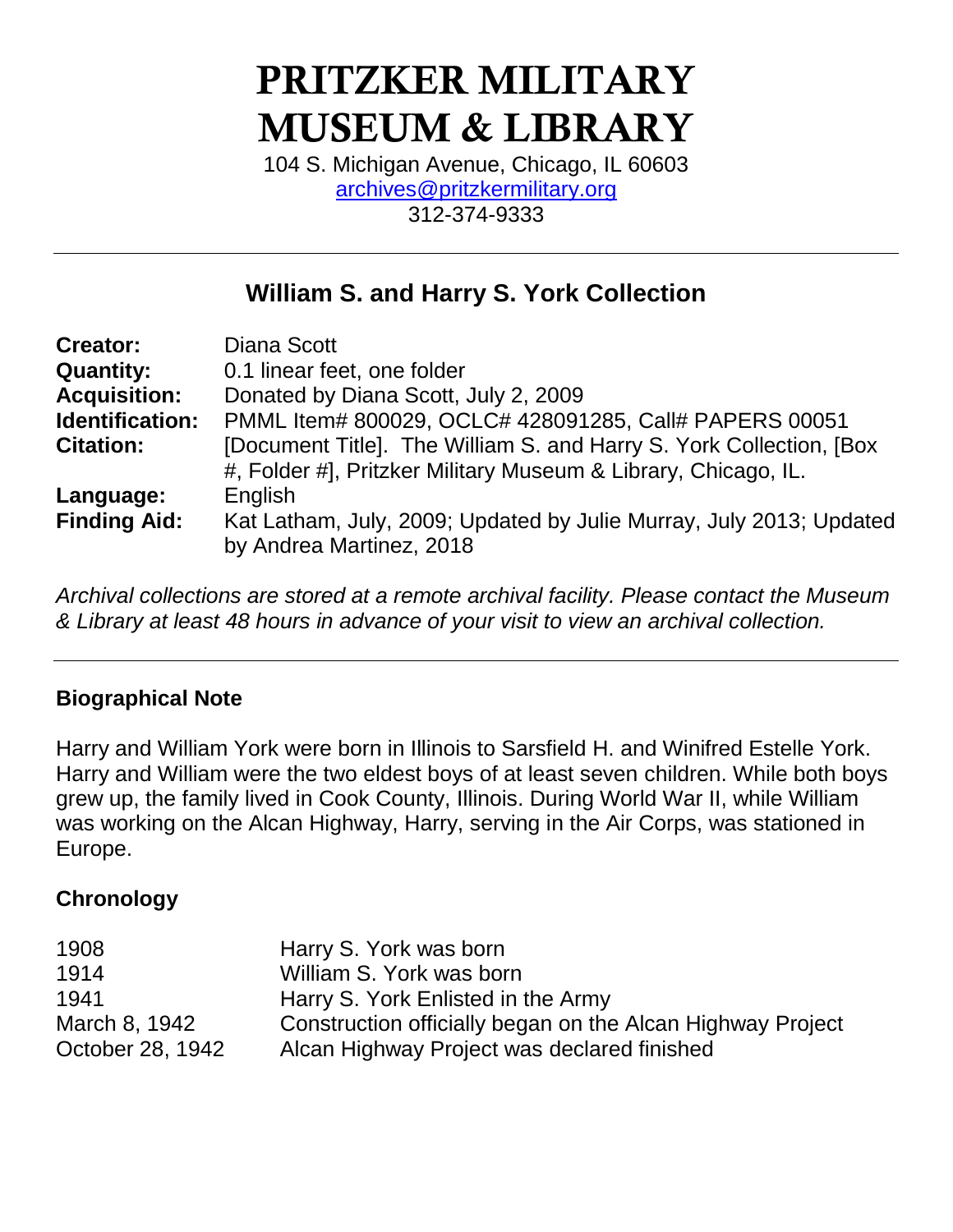#### **Scope and Content of the Collection**

The one folder William S. and Harry S. York Collection is comprised of World War II related photographs and correspondence from both William S. (Bill) and Harry S. York to family members. William's letters touch on family and his experiences while working on the Alcan Highway Project. Harry's letters address aspects of his service as in the Air Corps and combat in Europe.

#### **Arrangement**

There is no apparent arrangement of the letters within the folder.

#### **Rights**

Copyrights held by Diana Scott were transferred to the Pritzker Military Museum & Library. All other rights are held by the author or publisher. Users assume responsibility for following copyright laws as established by US Code Title 17.

#### **Separations**

| <b>Item Number</b> | <b>Description</b>                             | <b>Date</b> | Location                  |
|--------------------|------------------------------------------------|-------------|---------------------------|
| 80002906           | Small Paratrooper Photograph of Bill<br>York   | n.d.        | Photography<br>Collection |
| 80002907           | Photograph of Bill York in Official<br>Uniform | n.d.        | Photography<br>Collection |

#### **Key Subjects**

This collection is indexed under the following headings in the Library's online catalog. Researchers interested in materials about related topics, persons, or places should search the catalog using these subject headings.

#### **Names**

Armington, Eleanor York, Harry Sarsfield York, William Stewart